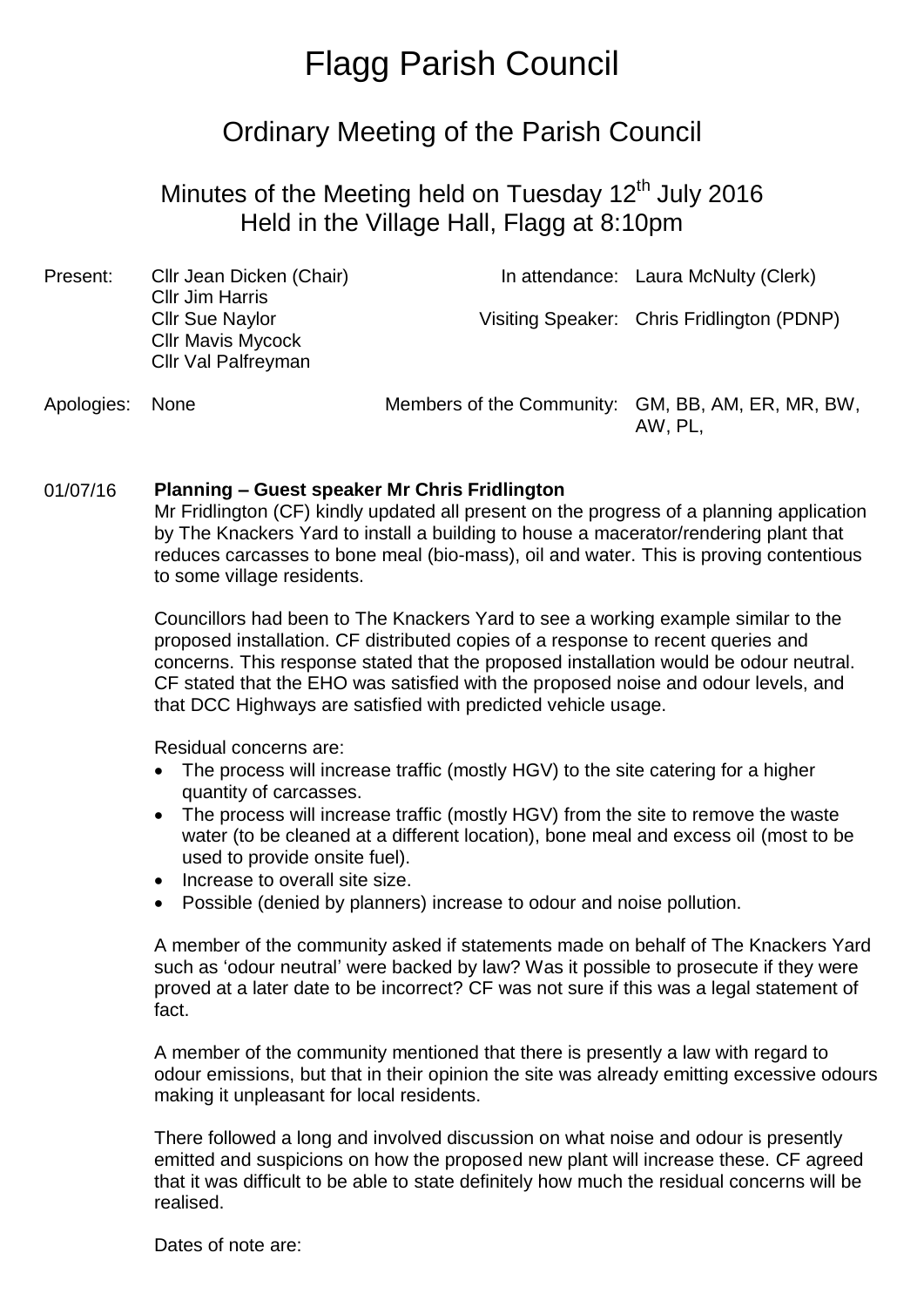- 29/07/16 Last comments/objections to be received by.
- 05/08/16 Report Published
- 12/08/16 Planning Committee to meet and decide (15 speakers may be present to put forward the case for and against).

The Parish Council agreed to write and state an objection to the planning application on the grounds of the residual concerns and the directly stated concerns from members of the Parish.

#### *Action: LM to write to PDNP Planning with objections.*

#### *Note: LM wrote via email attachment on 22/07/16*

02/07/16 **Minutes of the last meeting** Minutes of the meeting held on Tuesday  $10<sup>th</sup>$  May 2016 were agreed and proposed as accurate by Cllr Palfreyman, seconded by Cllr Mycock and signed as correct.

#### 03/07/16 **Matters Arising**

EE – No longer prepared to consider installing boosters despite dis-satisfaction and very poor signal. EE stated that they believe the signal to be adequate.

Defibrillator – No feedback.

Footpath – PDNP wrote to state that the footpath in their opinion has not been diverted. Councillors agreed that this matter was now discharged.

Potholes – filled prior to a much publicised bike race. Matter discharged.

#### 04/07/16 **Finance**

Land rent requests have been sent.

A regulatory finance statement has been added to the website.

#### 05/07/16 **Correspondence and Planning**

The following planning applications have been received: *None*

The following planning decisions have been received:

- Temp Static caravan off Moor Lane granted
- Erection of agricultural building off Moor Lane granted
- Erection of garage and plant room at High Stool Farm granted

Correspondence included:

- Certificate of Employers Liability Insurance (01/06/16 31/05/17)
- Email response re footpath
- Generic publicity/advertising/marketing materials
- Various DALC circulars and notifications

#### 06/07/16 **Open Session**

Held at the beginning of the meeting.

#### **Any Other Business**

Councillors agreed to remove the 'no parking' sign from the recycling site to encourage visitors not to park on the main road.